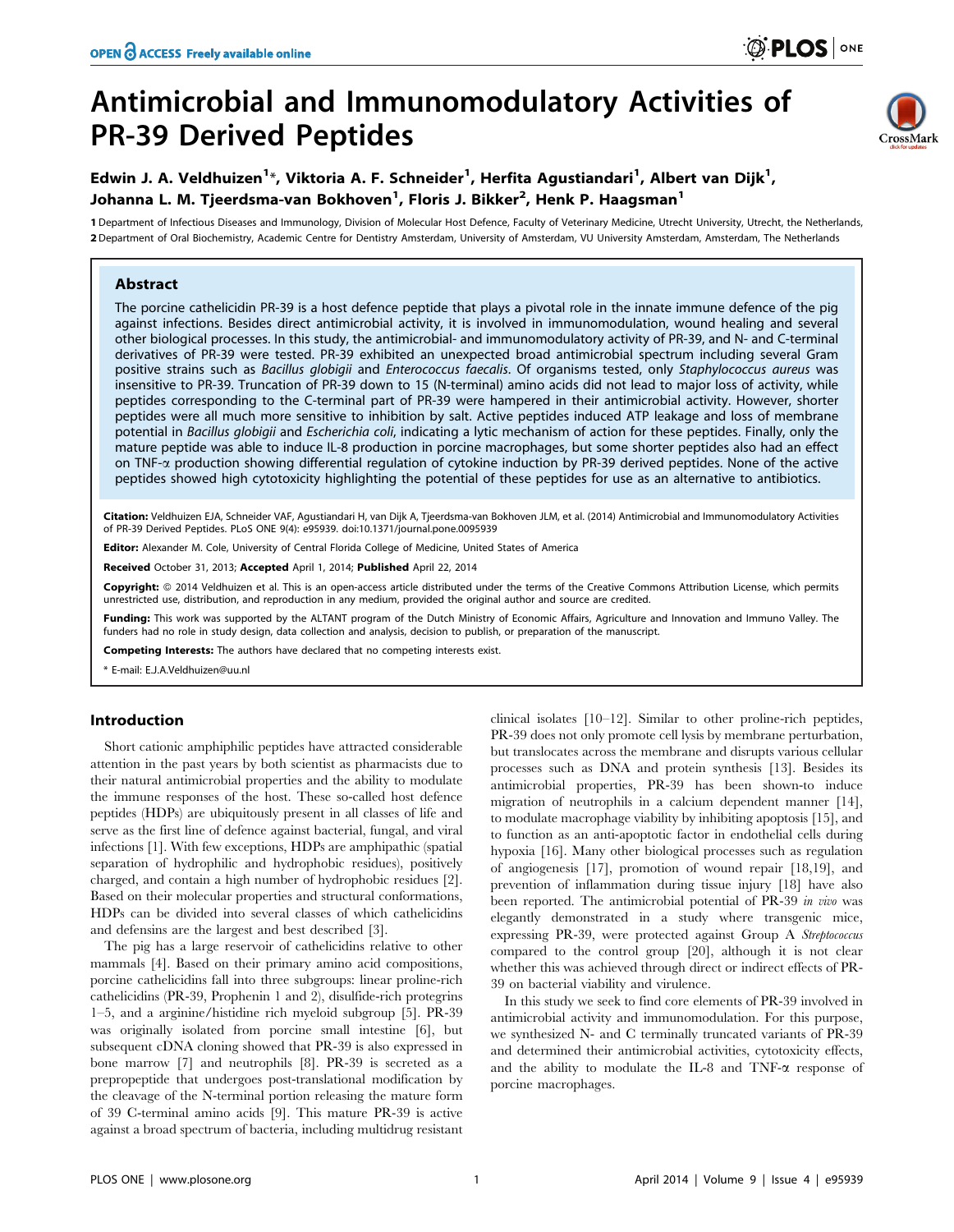# Materials and Methods

#### Mammalian Cell lines

Porcine intestinal epithelial IPEC-J2 [21] and porcine alveolar macrophage 3D4/31 (American Type Culture Collection; ATCC-CRL-2844) were the two cell lines used throughout this study. Cells were cultured and maintained in advanced DMEM/F12 medium (Gibco; supplemented with 5% Fetal Calf Serum (FCS; vol/vol), 10 U/ml penicillin, 10 mg/ml streptomycin, 2 mM Lglutamine) and ATCC RPMI-1640 medium (supplemented with 10% FCS (vol/vol), 1% non-essential amino acids (Gibco), respectively. Both cell lines were grown at  $37^{\circ}$ C under  $5\%$  $CO<sub>2</sub>+95%$  air condition. The medium was changed every other day until the cells reached 80% confluence prior to the next passage. The culture handling and sub-culture procedures for the 3D4/31 cell line were carried out according to the protocol provided by the distributor.

#### Bacterial strains

Four Escherichia coli strains (ATCC 25922, ATCC 4157, K12 and K88), 2 Bacillus globigii strains (BM013; and ATCC 6633), Bacillus licheniformis (ATCC 21424), Bacillus cereus (ATCC 9193), Streptococcus pyogenes (ATCC19616); Enterococcus faecalis (ATCC 29213), Enterococcus faeceum E155, Staphylococcus aureus (ATCC 29213) and MRSA (WKZ-2, human isolate) bacterial strains were all cultured in TSB at  $37^{\circ}$ C (Tryptone Soy Broth; Oxoid).

#### Peptide synthesis

Peptides corresponding to C- and N-terminal domains of PR-39 were synthesized using Fmoc solid-phase synthesis as described previously [22]. All peptides were purified to a minimum purity of 95% by reverse phase high-performance liquid chromatography prior to biological testing. The sequences of the peptides used in this study are shown in Table 1.

#### Antimicrobial Activity Assays

Broth dilution assays. Initial screening for antibacterial activity of PR-39 was performed using broth dilution assays. Bacteria were grown to mid-logarithmic phase in MHB medium. The optical density was measured and bacteria were diluted to  $2\times10^{6}$  CFU/ml. Subsequently 25 ul bacteria were incubated with 25 ml peptide in polypropylene 96 wells plates and incubated at  $37^{\circ}$ C. After 3 h 200 µl MHD medium was added and samples were further incubated overnight. Minimal inhibitory concentrations (MIC) were determined by turbidity measurement of the wells.

Colony counting assays. Overnight cultures of E. coli and B. globigii were grown in TSB medium at  $37^{\circ}$ C to mid-logarithmic phase. The antimicrobial activity of the PR-39 derived peptides was tested using colony counting as described before [23]. In short, cells were collected via centrifugation at  $900 \times g$  for 10 minutes, and resuspended in 10 mM phosphate buffer, pH 7.0, containing 1/1000 TSB medium (Buffer A). Cells were further diluted to  $2\times10^6$  CFU/ml in the same buffer. Next, 25 µl of cell suspension was mixed with an equal volume of different concentrations of peptides ranging from  $0-80 \mu M$ , and incubated further for  $3$  hours at  $37^{\circ}$ C. Ten-fold dilutions were prepared in minimal buffer containing 1/1000 TSB medium in distilled water, and 100 ml from each dilution was spread on TSA plates (Trypton Soy Agar; Oxoid). The plates were incubated at  $37^{\circ}$ C and the number of colonies was counted 24 h later to determine the number of surviving bacteria. Minimal Bactericidal Concentration (MBC) was defined as  $\leq$ 100 CFU/ml corresponding to the detection limit of this assay. To determine the dependence of activity of PR-39 on the energy status of the cell, E. coli was incubated 30 min at  $37^{\circ}$ C in the presence of the metabolic uncouplers 50 µM carbonyl cyanide m-chlorophenylhydrazone (CCCP), or 5 mM 2,4-dinitrophenol (DNP). Subsequently, an antimicrobial activity assay was performed as described above.

# ATP leakage measurements

B. globigii and E. coli were grown in TSB medium at  $37^{\circ}$ C to mid-logarithmic phase. Bacteria were centrifuged, resuspended in buffer A and diluted to  $2\times10^7$  CFU/ml. Sixty µl bacteria were incubated with 60  $\mu$ l 0.5 or 3  $\mu$ M peptide for 5 min at 37<sup>°</sup>C. The samples were centrifuged, supernatant was stored at  $4^{\circ}$ C until further use and the bacterial pellet was resuspended in boiling  $100 \text{ mM}$  Tris, 4 mM EDTA and further incubated at  $100^{\circ}$ C to lyse the cells. The lysed cells were centrifuged and the supernatant was kept on ice. Subsequently, both intra- and extracellular ATP levels were determined using the Roche ATP bioluminescence kit CSI II (Roche Diagnostics Nederland B.V., Almere, the Netherlands), according to the manufacturer's protocols.

Table 1. Activity of PR-39 derived peptides against B. globigii and E. coli.

| <b>Peptide</b> | Amino acid sequence                     |    | Length Charge NaCl | $MBC$ ( $\mu$ M) |                |              |                   |
|----------------|-----------------------------------------|----|--------------------|------------------|----------------|--------------|-------------------|
|                |                                         |    |                    | E. coli          |                | B. globigii  |                   |
|                |                                         |    |                    | 0 mM             | 100 mM<br>NaCl | 0 mM<br>NaCl | $+100$ mM<br>NaCl |
| <b>PR-39</b>   | RRRPRPPYLPRPRPPPFFPPRLPPRIPPGFPPRFPPRFP | 39 | $+10$              | 1.25             | 2.5            | 2.5          | 5                 |
| $PR-39(1-26)$  | RRRPRPPYLPRPRPPPFFPPRLPPRI              | 26 | $+8$               | 2.5              | 1.25           | 5            | 5                 |
| $PR-39(1-22)$  | RRRPRPPYLPRPRPPPFFPPRL                  | 22 | $+7$               | 1.25             | 2.5            | 2.5          | 10                |
| $PR-39(1-18)$  | RRRPRPPYLPRPRPPPFF                      | 18 | $+6$               | 5                | 20             | 2.5          | 10                |
| $PR-39(1-15)$  | RRRPRPPYLPRPRPP                         | 15 | $+6$               | 5                | >40            | 5            | >40               |
| PR-39(16-39)   | PFFPPRLPPRIPPGFPPRFPPRFP                | 24 | $+4$               | 10               | >40            | 10           | >40               |
| PR-39(20-39)   | PRLPPRIPPGFPPRFPPRFP                    | 20 | $+4$               | 5                | >40            | 20           | >40               |
| PR-39(24-39)   | PRIPPGFPPRFPPRFP                        | 16 | $+3$               | 40               | >40            | 40           | >40               |

Colony counting assays were performed as in Fig 1. MBC was determined with or without addition of 100 mM NaCl to the buffer. doi:10.1371/journal.pone.0095939.t001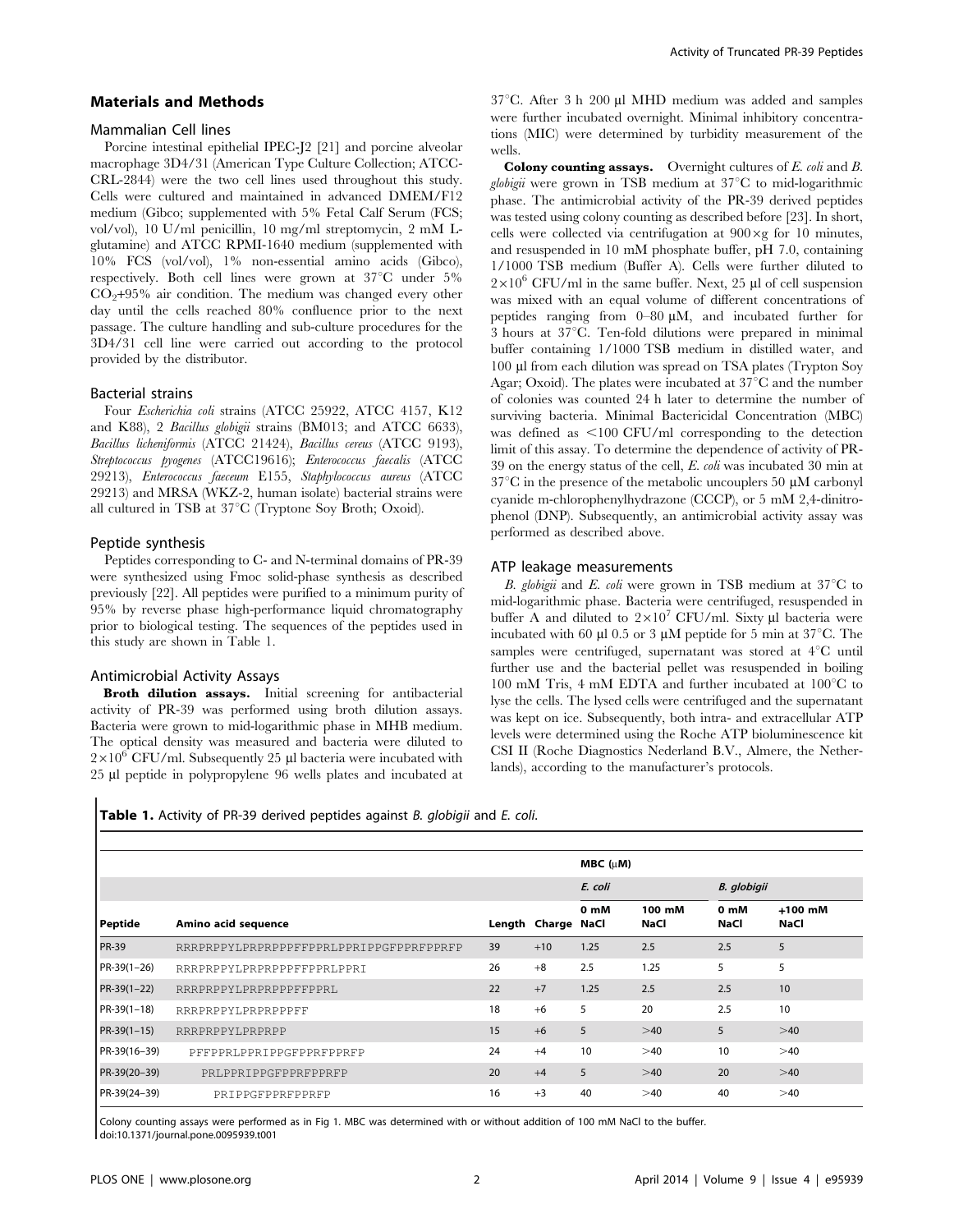# Determination of membrane potential

B. globigii was grown in TSB medium at  $37^{\circ}$ C to midlogarithmic phase. Bacteria were pelleted and redissolved in buffer A to a density of  $5\times10^7$  CFU/ml. To 2 ml of bacterial culture  $20 \mu 1$  0.15 mM DiSC3(5) (3,3' - Dipropylthiadicarbocyanine iodide, Life Technologies, Europe BV, the Netherlands) and 50 ml 1 M glucose were added until a stable fluorescence signal was reached. Peptide was added from a 1600 µM stock solution (final concentration depending on the peptide used) and fluorescence was continuously monitored (excitation 640 nm, emission 670 nm, slits 10 nM).

#### Cytotoxicity Assay

The cytotoxic effect of PR-39 derived peptides on porcine intestinal epithelial IPEC-J2 and porcine macrophage 3D4/31 cells was determined using the cell proliferation reagent WST-1 (Roche), which measures cell viability based on glycolytic production of NAD(P)H, as described by the manufacturer. Approximately  $5\times10^4$  cells were seeded into a 96-well microtiter plate and were incubated at  $37^{\circ}$ C with 5% CO<sub>2</sub> until an 80% confluent monolayer was reached. Next the media were replaced with 50 ul of fresh media containing peptides to a final concentration ranging from  $0-40 \mu M/well$ . After 24 hours incubation at  $37^{\circ}$ C, the old peptide-containing medium was removed, and 100 µl of fresh medium containing 10% WST-1 reagent was added to each well, followed by 30 min incubation at  $37^{\circ}$ C in the dark. Subsequently, the absorbance was measured at 450 nm using 650 nm as the reference wavelength.

# Peptide induced IL-8 and TNF- $\alpha$  production

The ability of mature PR-39 and PR-39 derived peptides to modulate cytokine production in macrophage 3D4/31 cells was measured by means of an enzyme-linked immunosorbent assay (ELISA). Cells  $(5\times10^4 \text{ cells})$  were seeded into 96-wells microtiter plates and grown to an 80% confluent monolayer prior to the assessment. After 24 h the culture medium was replaced with fresh culture medium to remove non-adherent cells prior to peptide stimulation. On the next day the culture medium was discarded from each well and 100  $\mu$ l of fresh medium containing 0 or 20  $\mu$ M of peptides tested was added to the cells and incubation was continued at  $37^{\circ}$ C. The culture supernatants were collected at 4 and 24 h time points. The expression levels of porcine IL-8 and TNF-a were measured using the commercial available DuoSet ELISA kits (R&D Systems), following the protocols provided by the manufacturer. All samples were centrifuged briefly at 5000 rpm for 3 minutes at room temperature to remove cell debris prior to use. The microtiter plates were read at an absorbance of 450 using 550 nm as a reference wavelength to correct for optical imperfections of the microtiter plate.

# **Statistics**

Statistical analysis of variance was performed using SPSS Version 20 for windows. All data were analysed by one way ANOVA with a Bonferroni multi comparison post-hoc test. Significant differences between means were defined as  $p<0.05$ .

# Results

# Antimicrobial activity of PR-39 derived peptides

In order to determine the antibacterial spectrum of full length PR-39, an initial screening was performed on multiple strains using broth dilution assays in 50% MHB medium. Except for both S. aureus strains that were resistant to PR-39 at the tested concentrations, all other Gram positive strains were as susceptible

to PR-39 as E. coli (Table S1). To obtain a more detailed profile of the antimicrobial potency, mature PR-39 and PR-39 derived peptides were tested by means of colony counting assay against E. coli and B. globigii, (Fig. 1, Table 1). Only minor differences were observed between the two bacterial strains with respect to susceptibility to the PR-39 derived peptides. The MBC of mature PR-39 for E. coli was 1.25  $\mu$ M while it was slightly higher for B.  $globi\ddot{q}i$  at 2.5 µM. The truncated peptides were all antibacterial but with some differences in activity. N-terminal peptides PR-39(1– 26), PR-39(1–22), PR-39(1–18) and PR-39(1–15) had activities close to mature PR-39, with some small increases in MBC values for the shorter peptides. C-terminal peptides all had reduced activity compared to the mature peptide, but only PR-39(24–39) had a severely reduced activity with complete killing of bacteria only at  $40 \mu M$ . These results indicate that the N-terminus of PR-39 is contributing mostly but not exclusively, to the antibacterial activity of PR-39.

# Effect of salt and energy status of the cell on antimicrobial activities of PR-39 derived peptides

The effect of salt on the antibacterial activities of the peptides was evaluated by the addition of 100 mM NaCl to the reaction buffer. The mature peptide was hardly affected by the higher ionic concentration, but the short PR-39(1–15) peptide showed highly reduced antimicrobial activity against E. coli and B. globigii (Table 1). In addition, loss of functionality was also apparent for the C-terminal peptides e.g. PR-39(16–39), PR-39(20–39), PR-39(24–39). This result indicates a correlation between salt-induced inhibition of antimicrobial activity and total charge (but not charge density) of the peptide. The effect of the metabolic uncouplers



Figure 1. PR-39 derived peptides are active against Bacillus globigii. Peptides were incubated for 3 h with  $2\times10^6$  CFU/ml B. globigii in phosphate buffer (10 mM, pH 7; 1/100 TSB). Bacteria were serially diluted, plated on TSA plates and counted after 24 h. Shown are mean  $\pm$  SEM of n $\geq$ 3. For clarity, the data of 8 peptides is divided over 2 figures.

doi:10.1371/journal.pone.0095939.g001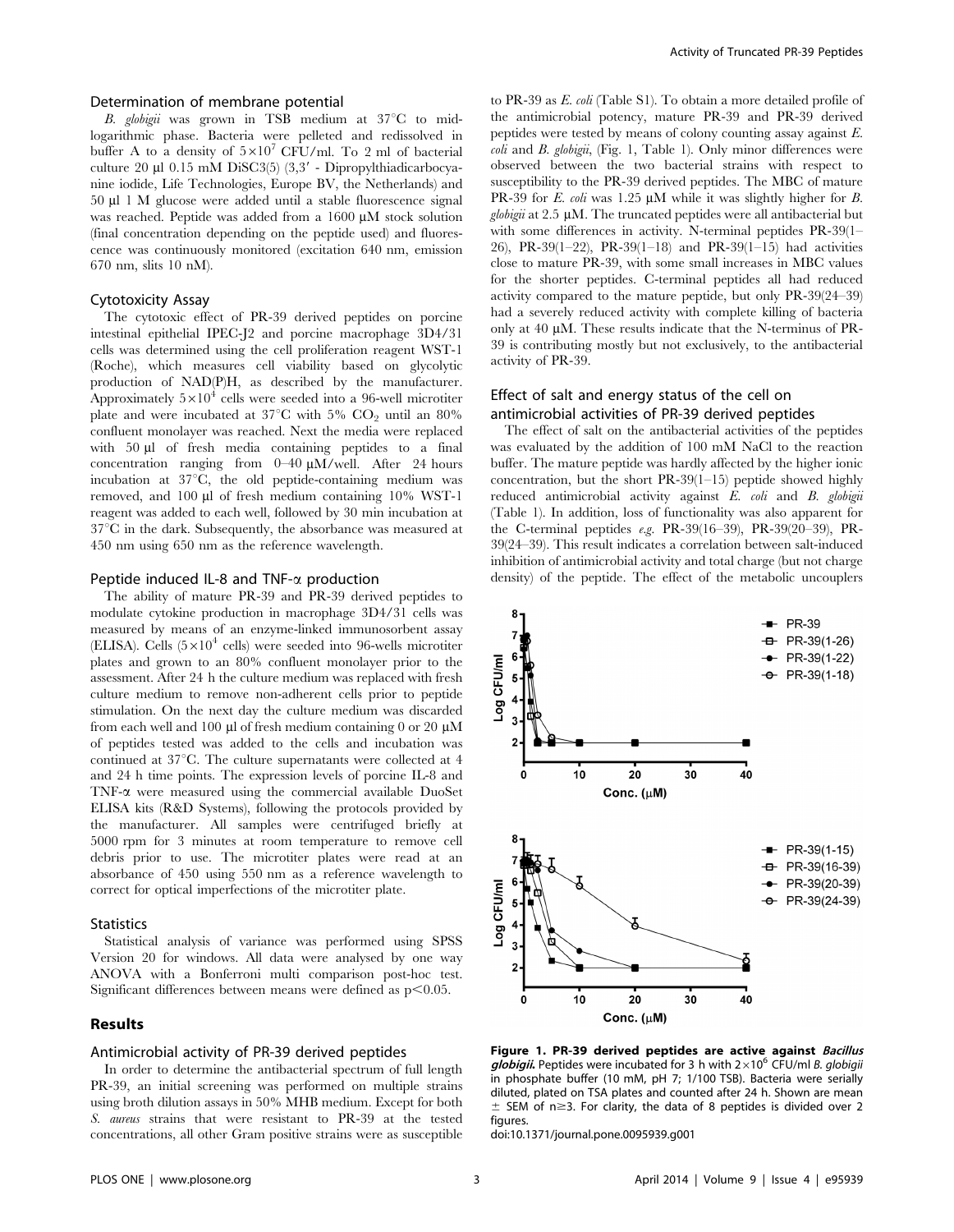CCCP and DNP on the antimicrobial activity of PR-39 was also determined. Incubation of bacteria with 5 mM DNP or 50  $\mu$ M CCCP resulted in an inhibition of growth of  $E$  *coli* (showing the effectiveness of the uncouplers), but did not lead to a changed susceptibility towards PR-39 (data not shown). This indicates that bacterial energy dependant uptake of peptide is not required for PR-39's activity.

# ATP leakage

A 5 min incubation of bacteria with 3 µM PR-39 and derived peptides resulted in a substantial loss of ATP from bacterial cells (Fig. 2). Full length PR-39 exhibited the largest effect leading to approx. 80% extracellular ATP in both E. coli and B. globigii. ATP loss largely followed the antimicrobial activity of the peptides with low effects of C-terminal peptides and also smaller effects for shorter N-terminal peptides. Incubation of bacteria (both E. coli and B. globigii) with  $0.5 \mu M$  PR-39 derived peptides did not have a significant effect on ATP release for any of the peptides (data not shown).



Figure 2. PR-39 derived peptides cause release of bacterial ATP. Bacteria were incubated for 5 min with 3  $\mu$ M peptides. ATP in supernatant and cell pellet were determined using a luciferase bioluminescence kit. A: E. coli, B: B. globigii. Shown are mean  $\pm$  SEM of at least three independent experiments in triplicate.  $*$ :  $p$  < 0.05 compared to the no-peptide control. doi:10.1371/journal.pone.0095939.g002

#### Membrane potential

The effect of peptides on the membrane potential was measured by monitoring the membrane potential using the fluorescent dye DISC3(5) (Fig. 3). Peptides were tested against B. globigii at concentrations close to the determined MBC values for each peptide in the buffer solution used. PR-39 (2.5 mM) caused a large and immediate increase in fluorescence (indicative of loss of membrane potential) that continued to slowly increase in the following minutes. Shorter N-terminal peptides showed a smaller effect, while C-terminal peptides and PR-39(1–15) did not have an effect. Viability assays after the measurement indicated that all samples contained  $>10^6$  CFU/ml except for PR-39 which had an average of  $3.10<sup>5</sup>$  CFU/ml indicating that less bacteria were viable after incubation with the mature peptide. At lower concentrations  $(1 \mu M)$  no effect on membrane potential was seen for any of the peptides.

#### Cytotoxicity effects of PR-39 derived peptides

The toxic effect of PR-39 derived peptides towards alveolar macrophage 3D4/31 cells was assayed after a 24 h exposure at  $37^{\circ}$ C (Fig. 4). A relatively small reduction (p $>0.05$ ) in metabolic activity of these cells was seen upon addition of PR-39 derived peptides. At 40  $\mu$ M, a concentration much higher than where PR-39 exerts its antibacterial effects, PR-39 lowered the metabolic activity to approximately 70% compared to non-treated control 3D4/31 cells. The same concentration of the other PR-39 derived peptides had a similar effect with only small changes in magnitude of the reduction, all not reaching statistical significance from the control. Similar results were obtained for porcine intestinal epithelial cells (IPEC-J2, Table S2), indicating that the low cytotoxic effect is a general characteristic of these peptides.

# Induction of IL-8 and TNF- $\alpha$  production by PR-39 derived peptides

Besides antibacterial effects, HDPs are known to have immunomodulatory effects on host cells. The effect of PR-39 derived peptides on IL-8 and TNF-a production in 3D4/31 cells was investigated. After 4 h incubation a significant 10-fold increase in IL-8 production was observed for the mature PR-39 peptide compared to the control (Fig. 5). PR-39 derived peptides did not induce a significant increase. After 24 h of incubation, only PR-39



Figure 3. PR-39 is most active in disrupting the membrane potential of *B. globigii*. The membrane potential sensitive dye DiSC3(5) was incubated with bacteria until a stable baseline was formed. Fluorescence increase upon addition of peptide was measured at Excitation/Emmission 640/670 nm. Shown are representative curves of:PR-39: 2.5 mM, PR-39(1–26): 2.5 mM; PR-39(1–22): 2.5 mM; PR-39(1–18): 2.5 μM; PR-39(1-15): 5 μM; PR-39(16-39): 10 μM; PR-39(20-39): 20 μM; PR-39 (24-39): 10  $\mu$ M.

doi:10.1371/journal.pone.0095939.g003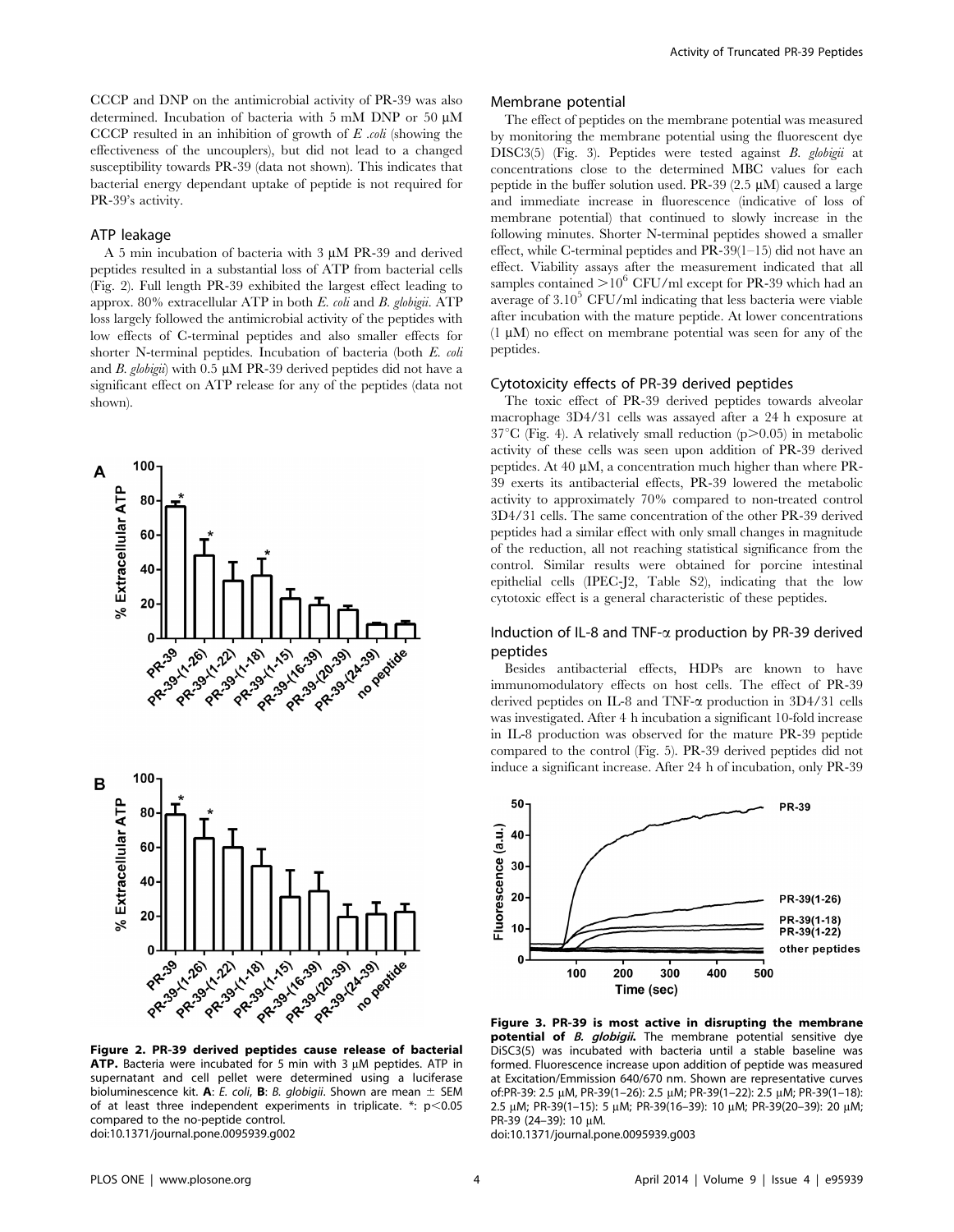

Figure 4. PR-39 derived peptides have low cytotoxicity. Porcine macrophages (3D4/31 cells) were incubated for 24 h with 0-40  $\mu$ M peptide. Metabolic activity was determined using WST-1 reagent. For clarity, the metabolic activity compared to the control (no peptide, 100%) is shown only for 5 (grey) and 40  $\mu$ M (black) peptide. Shown are mean  $\pm$  SEM of at least three independent experiments. For full data set please see Table S2. doi:10.1371/journal.pone.0095939.g004

induced IL-8 production while all other peptides did not. Interestingly, the IL-8 level after 24 h of the control samples increased to 4 ng/ml, indicating that the cells produced IL-8 under these conditions. PR-39 also induced TNF- $\alpha$  in 3D4/31 cells although to a 10-fold lower extent than IL-8. TNF-  $\alpha$ induction was not limited to the full size peptide because some of the N-terminal peptides induced similar amounts of TNF- $\alpha$  Cterminal peptides did not have any effect on  $TNF-\alpha$  production indicating that the core element of the peptide required for this activity lies in the N-terminal part of the protein.

#### Discussion

Current literature on PR-39 has shifted from an initial focus on antibacterial activity to potential new roles in host defence mechanisms. In the search for new peptide antibiotics, PR-39 is, due to its high proline content, an excellent lead compound showing high stability in solution. PR-39 is resistant to serine proteases, elastase, and aminopeptidases, which results in a long half-life [5]. This could be an important feature if PR-39, or peptides derived thereof, are used for therapeutic purposes.

It has previously been demonstrated that PR-39 exhibits a broad antibacterial spectrum against Gram-negative bacteria excluding Pseudomonas, which has been described as insensitive towards PR-39 [24]. Although Gram positive strains are considered less susceptible, our study showed that 7 Gram-positive strains, including 4 Bacillus strains, were all susceptible to PR-39. Only S. aureus showed resistance against PR-39 in vitro. This observation, showing that antibacterial activity of PR-39 is not completely restricted to Gram-negative bacteria is supported by only a small number of reports [25,26].

PR-39 is a member of a large family of proline rich antimicrobial peptides (PR-AMPs). Mammalian PR-AMPs include the well-studied bovine Bac5 and Bac7 from bovine neutrophils and OABac11 and OABac6 from sheep. Many more members of the same family are found in for example insects and amphibians. For most of these members only antimicrobial activities have been determined, interactions with host cells as described for PR-39 have not been extensively studied. More detailed information on the activity of the family of PR-AMPs can be found in an excellent



Figure 5. PR-39, but not shorter PR-39 derived peptides induce IL-8 production. Porcine macrophages (3D4/31 cells) were incubated with 20  $\mu$ M peptides for 4 (white bars) or 24 h (black bars). A) IL-8 and B) TNF- $\alpha$  production in the cell supernatant was determined using ELISA. Shown are mean  $\pm$  SEM of at least three independent experiments.  $\cdot$ :  $p$ <0.05 compared to the no peptide control. doi:10.1371/journal.pone.0095939.g005

review by Scocchi et al [27]. In general, most PR-AMPs are active against Gram-negative bacteria, indicating a comparable mechanism of action of all peptides within this group. Several short PR-AMPs for example, apidaecins and pyrrhocoricins from honeybee and fire bug, respectively [28,29] have comparable activity and specificity compared to mammalian PR-AMPs. This is largely in line with the observations in this report that short PR-39 fragments are also antimicrobial.

Several reports using PR-39(1–15) and PR-39(1–26) peptides have stated that the antibacterial activity of PR-39 is located in the N-terminus of the peptide. More notably, the positive charge of the first 3 amino acids of PR-39, as well as Leu9 and its following amino acids (PRPR) were found essential for full activity [25,26]. PR39(1–26) was described as slightly more active than full length PR-39 while antibacterial activities of PR-39(1–15) and PR-39 were similar, although a direct comparison between the 2 peptides was only performed with one single strain; a PhoP- mutant of Salmonella typhimurium [30]. Our results confirm these previous observations, showing relatively small differences in MBC between the 5 N-terminal peptides, and extend these observations for activity against B. globigii. In addition, our results showed that C-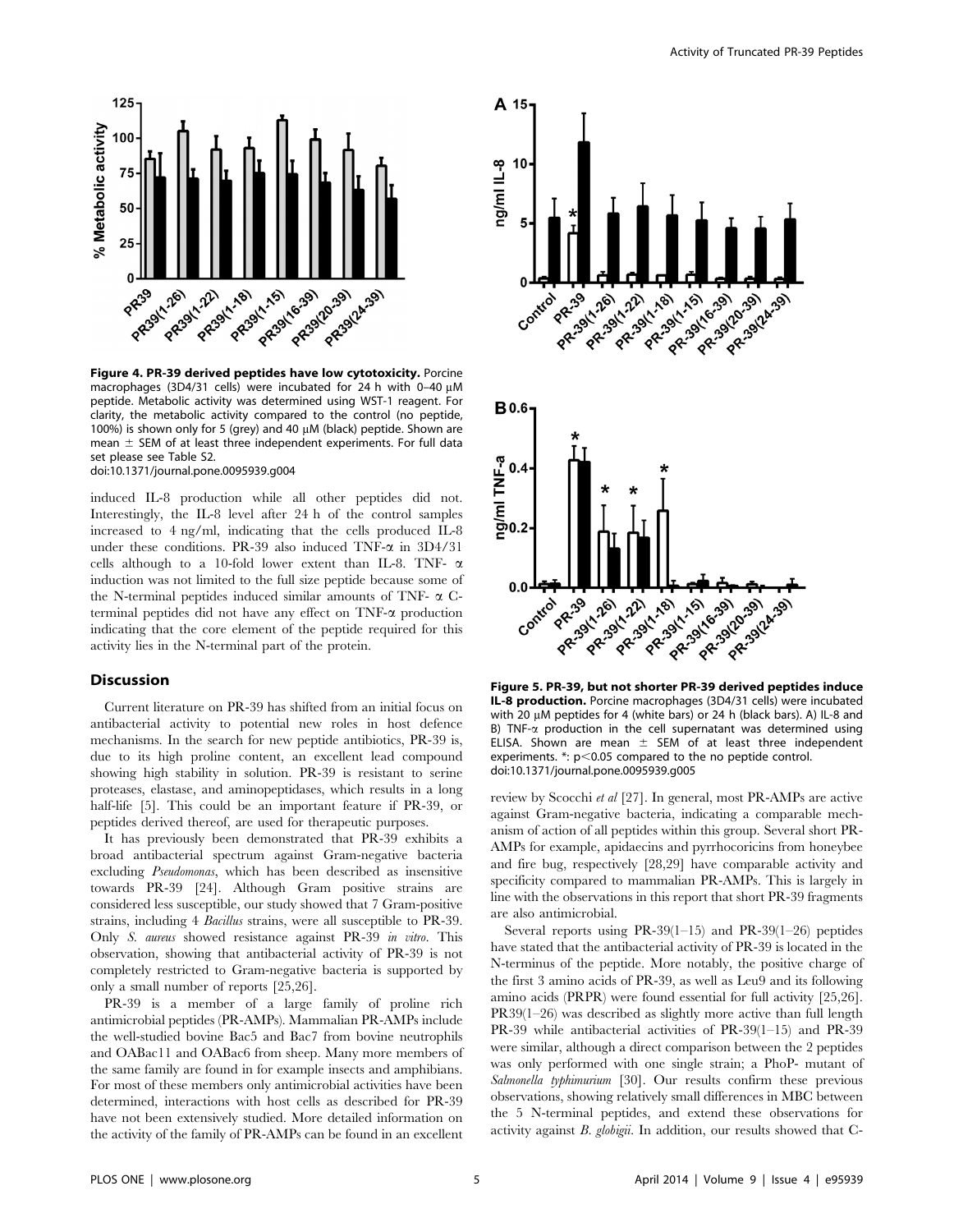terminal peptides indeed have lower activities than N-terminal peptides but that peptides lacking the 'essential' N-terminal amino acids, such as peptides PR-39(16–39) and PR-39(20–39) still have considerable antibacterial activity. Finally, the effect of ionic strength on the activity of peptides indicate that one has to be careful using MIC values as indicators for antimicrobial activity. The activity of full length PR-39 was hardly affected by 100 mM NaCl while shorter peptides lost most of theirs. These effects are likely due to reduction of the initial electrostatic interaction between negatively charged bacterial membranes and positively charged peptides. Based on our data, the inhibiting effect seems to be related more to total charge of the peptide instead of charge density since PR-39(1–15) has a higher charge/length ratio than other peptides, yet still is inhibited strongly by salt.

The exact mechanism of PR-39's antibacterial activity is currently not exactly understood but it is generally thought that PR-39 and other PR-AMPs kill bacteria by a non-lytic mechanism [27]. For PR-39, this non-lytic mechanism was mainly based on original observations made by Boman et al, who noticed a lag-time between interaction of peptide with bacteria and actual killing [13]. More recently, it was shown that the activity of PR-AMPs, including PR-39 was reduced when mutations were formed in the sbmA gene of  $E$ . coli [31,32]. This gene is predicted to encode a component of an inner membrane transporter belonging to the ATP-binding-cassette superfamily of transporter proteins. It is hypothesized that this transporter is used to translocate PR-39 over the bacterial membrane. In support of this hypothesis, it was shown for Bac7, that the peptide was inactive against E. coli and S. enteritidis when the ATP-dependent transporter was inactivated through the use of the metabolic uncoupler DNP [33]. Interestingly, smbA has been identified in several Gram-negative bacteria but not in Pseudomonas aeruginosa, a bacterial strain relatively resistant to PR-AMPs. In addition smbA has not been described in Gram-positive bacteria, which are generally also considered less susceptible to PR-39 and other PR-AMPs [32].

After energy dependent uptake, PR-AMPs bind to DnaK as their intracellular target [34]. DnaK belongs to the HSP70 family of chaperone proteins and binding of peptide interferes with normal protein folding in bacterial cells. For oncocin, an activityoptimized PR-AMP, it was shown that it binds with its N-terminal residues PPYLPR (AA 4–9) to the substrate binding site of DnaK [35]. Interestingly PR-39's N-terminal sequence contains an identical motif at the N-terminus (AA 6–11) indicating that it would bind similarly to DnaK. However, despite the binding evidence pointing towards a DnaK inhibiting function of PR-AMPs, DnaK deficient E. coli was found equally susceptible as wild type E.  $\text{coli}$  to Bac7(1-35) [27]. This indicates that other unidentified (intracellular) targets apart from DnaK could be involved in the bactericidal mode of action of PR-AMPs.

In our experimental set-up, we observed some contrasting results to the general hypothesis on the antimicrobial working mechanism of PR-39. Firstly, our PR-39 peptides are as active against Gram positive strains (except S. aureus) as against Gram negative bacteria. In addition we did not observe an effect of metabolic uncouplers DNP or CCCP on PR-39 activity, and finally we showed fast ATP leakage and loss of membrane potential upon incubation with PR-39. These data are more in line with a lytic mechanism or at least membrane perturbing mechanism of PR-39 than with a mechanism where ATPdependant uptake of peptide is required. Interestingly, a lytic mechanism was also proposed by Vunnam et al based on clearance of an existing monolayer of B. subtilis on agar treated with PR-39 [24]. In addition, the D-enantiomer was at least as active as the all-L isoform of PR-39 also indicating a non-chirality dependant

mechanism of action for this peptide. For Bac7 it was shown that the peptide actually had a dual mode of action, energy and uptake dependant at sub-MIC concentrations, while a lytic mechanism was observed at higher concentrations [33]. At the moment it is unclear what causes the discrepancy in observed mode of action (lytic vs intracellular uptake) between the current study and earlier described experiments. However, the observed specific resistance of S. aureus instead of all Gram positive strains towards PR-39, could possibly be explained by the presence of S. aureus specific proteases that cleave PR-AMPs, despite their proposed insensitivity towards proteases. The main indication for this hypothesis is the fact that S. aureus is very susceptible to the D-isomer of PR-39 [24]. S. aureus is known to produce several proteases which helps it to evade the immune system. For example, the secreted proteases aurelysin, V8 and Staphopain A &B are all involved in evasion of complement [36]. Another indication that protease activity could affect susceptibility towards PR-AMPs was recently described [37]. In this study, E. coli oligopeptidase effectively cleaved several PR-AMPs and overexpression of this protease resulted in increased resistance towards PR-AMPs. It would be very interesting to determine further the susceptibility of PR-39 to S. aureus specificand other bacterial proteases.

The cytotoxicity measured for PR-39 and its derivatives was low towards porcine macrophages (3D4/31 cells) and intestinal cells (IPEC-J2), although at concentrations well above the MIC values some reduction in metabolic activity was observed. The low cytotoxicity for PR-39 is in agreement with the general feature of low cytotoxicity found in many PR-AMPs [32]. Low uptake of peptide by mammalian cells and lack of binding to mammalian HSP70 proteins are considered the main reason for this. However cytotoxicity of PR-39 seems to be cell specific, as was shown by Catrina et al who tested several different (mouse and human) cells [38]. Interestingly, using labelled PR-39 peptide they showed that cytotoxicity of PR-39 was related to the intracellular localization of the peptide indicating that only cells with an uptake mechanism suitable for PR-39 were affected. A similar cell dependency was observed for highly susceptible rat intestinal cells compared to MDCK cells. In this latter study PR-39(1–26) was also tested, which had a much lower cytotoxicity than the mature peptide, but no data on peptide uptake were shown.

Immunomodulatory activity of PR-39 derived peptides was determined by means of measuring expression of IL-8 and TNF- $\alpha$ in porcine macrophages upon peptide incubation. With respect to IL-8 only full length PR-39 was capable of inducing expression of this cytokine. However, besides full length PR-39 also some Nterminal derivatives were capable to induce  $TNF-\alpha$  production, although to a lower extent than Il-8. This indicates that signalling cascades leading to TNF-  $\alpha$  and IL-8 expression are not necessarily linked in this porcine macrophage cell line. The mature peptide and PR-39(1–26) were described to have chemotactic properties towards neutrophils (but not mononuclear cells) [14], but possibly the mature peptide also induces chemotaxis indirectly via the upregulation of IL-8 in macrophages. Some other studies showed immunomodulatory effects of PR-39. Delfino et al described protection by PR-39 treatment against septic shock in mice. It was thought that PR-39 has a dampening effect on TNF-a levels which resulted in septic shock [39]. The lack of effect in our macrophage stimulation model of the shorter peptides indicates that the full sequence is required for this stimulation. Recently, it was described that oncocin and apidaecin, two short  $(<$ 20 Amino acids) PR-AMPs also lack any immunomodulatory activity. No chemotactic activity towards DC, no modification of LPS induced immune responses or direct immune stimulating effects on macrophages were observed for these PR-AMPs, in